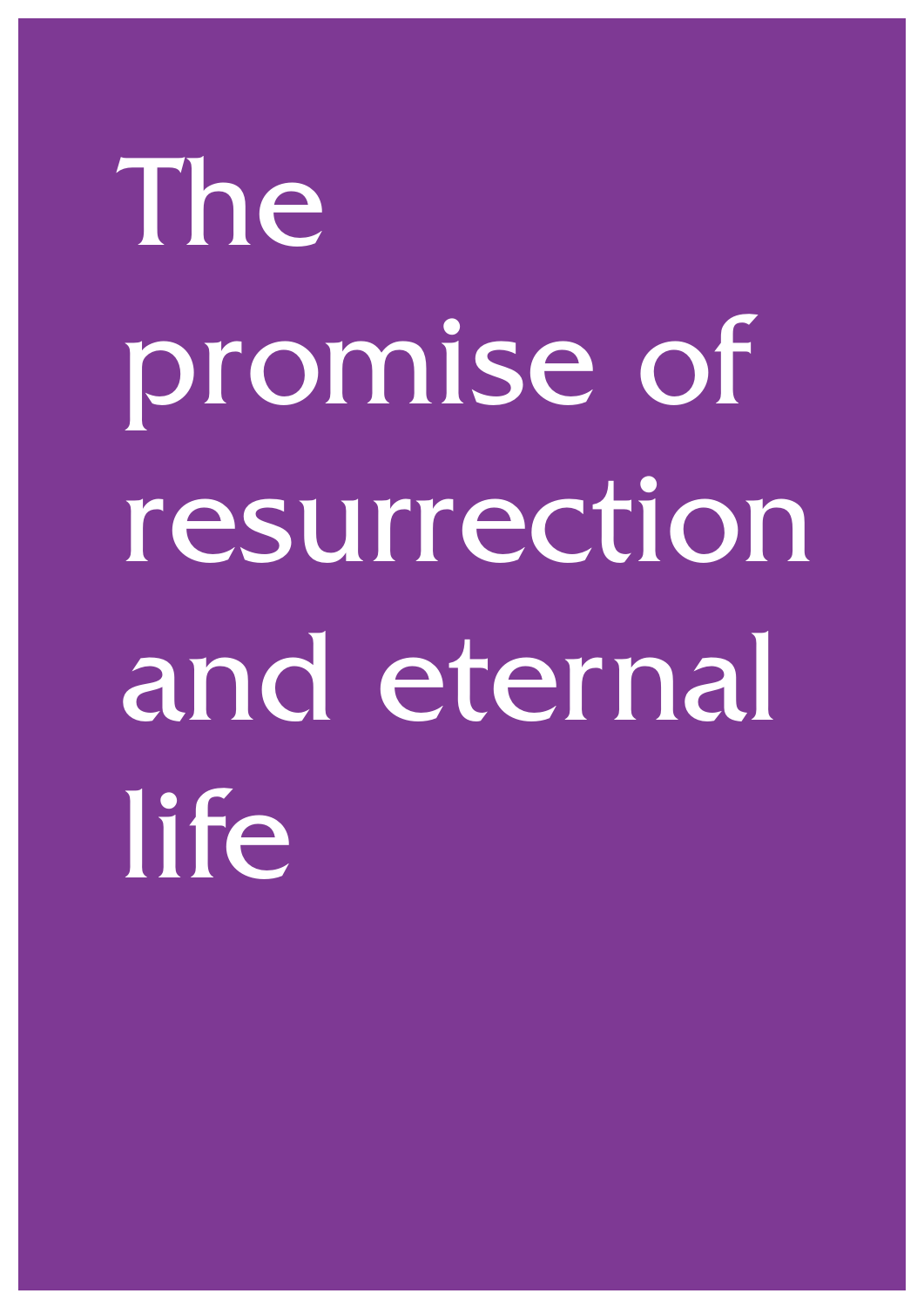www.b-c.org.uk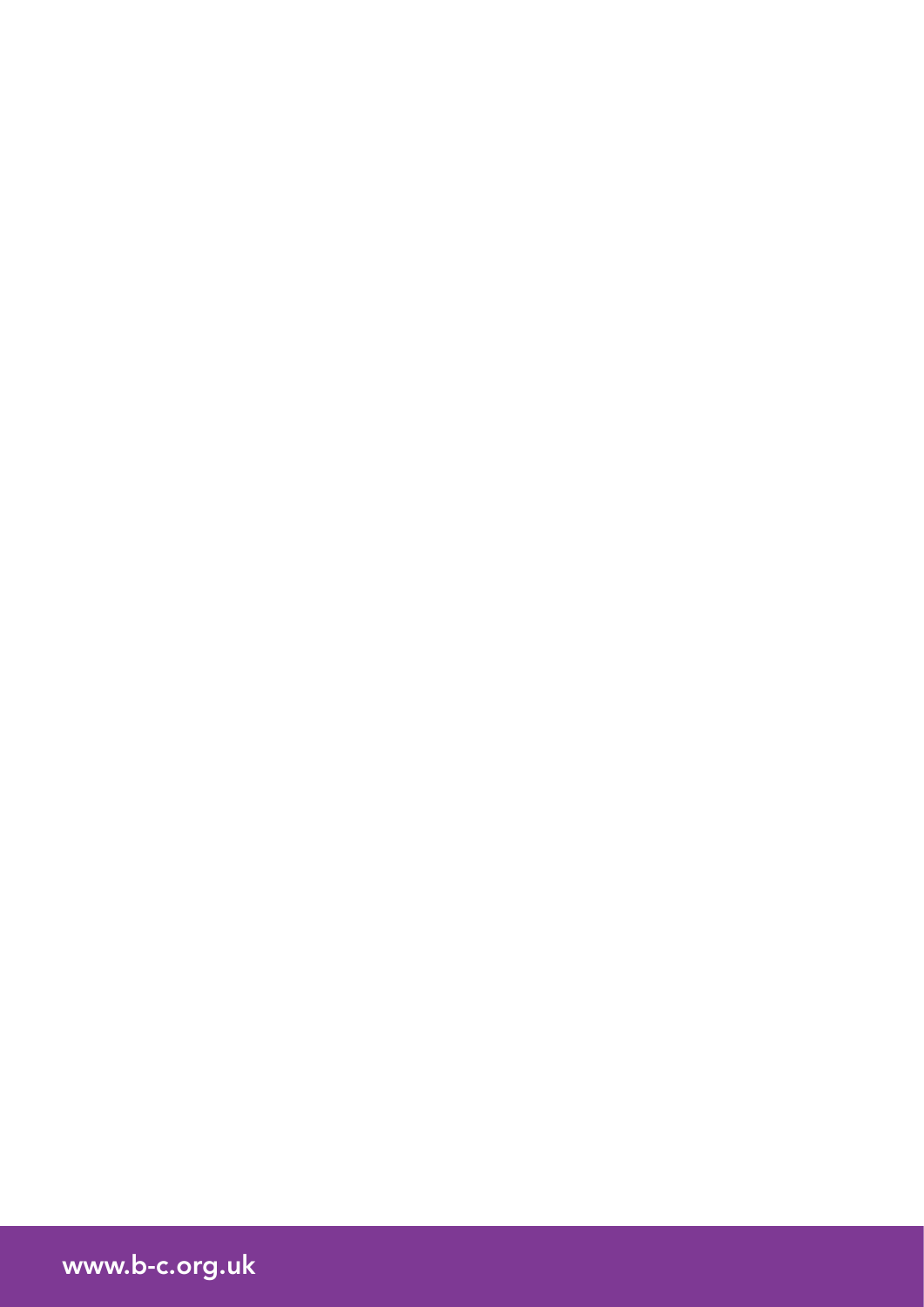# **The promise of resurrection and eternal life**

Most people who profess to follow Jesus Christ believe that they have an 'immortal soul' that goes to heaven when they die. Millions of others of all kinds of faiths also believe in some sort of life after death.

### **First, the predicament we are in without Jesus Christ**

The Bible tells us that we human beings are a sin-cursed race. Because of their disobedience, Adam and Eve were told, *"In the sweat of your face you shall eat bread till you return to the ground, for out of it you were taken, for dust you are, and to dust you shall return." [Gen 3:19 NKJV]*

We have inherited this sin-cursed nature, as the Apostle Paul writes, *"Therefore, just as through one man sin entered the world, and death through sin, and thus death spread to all men, because all sinned." [Rom 5:12 NKJV]*

### **What happens when we die?**

The Bible doesn't mention 'immortal souls' or teach that we go to 'heaven' when we die. What hope is there then for any of us?

William Tyndale, who translated the scriptures into English in the 16<sup>th</sup> Century, said, "In putting departed souls in heaven, hell, and purgatory, you destroy the arguments wherewith Christ and Paul prove the resurrection. The true faith putteth the resurrection, which we be warned to look for every hour." Tyndale gave his life so that we could read the Bible, in English, for ourselves, rather than be drowned in dogma.

The Apostle Paul, when on trial before the Jewish Council, said to his accusers, *"I stand on trial because of my hope in the resurrection of the dead". [Acts 23:6 NIV]*

The Bible teaches that at death a person is totally unconscious: Ecclesiastes 9:5 *"For the living know that they will die, but the dead know nothing; they have*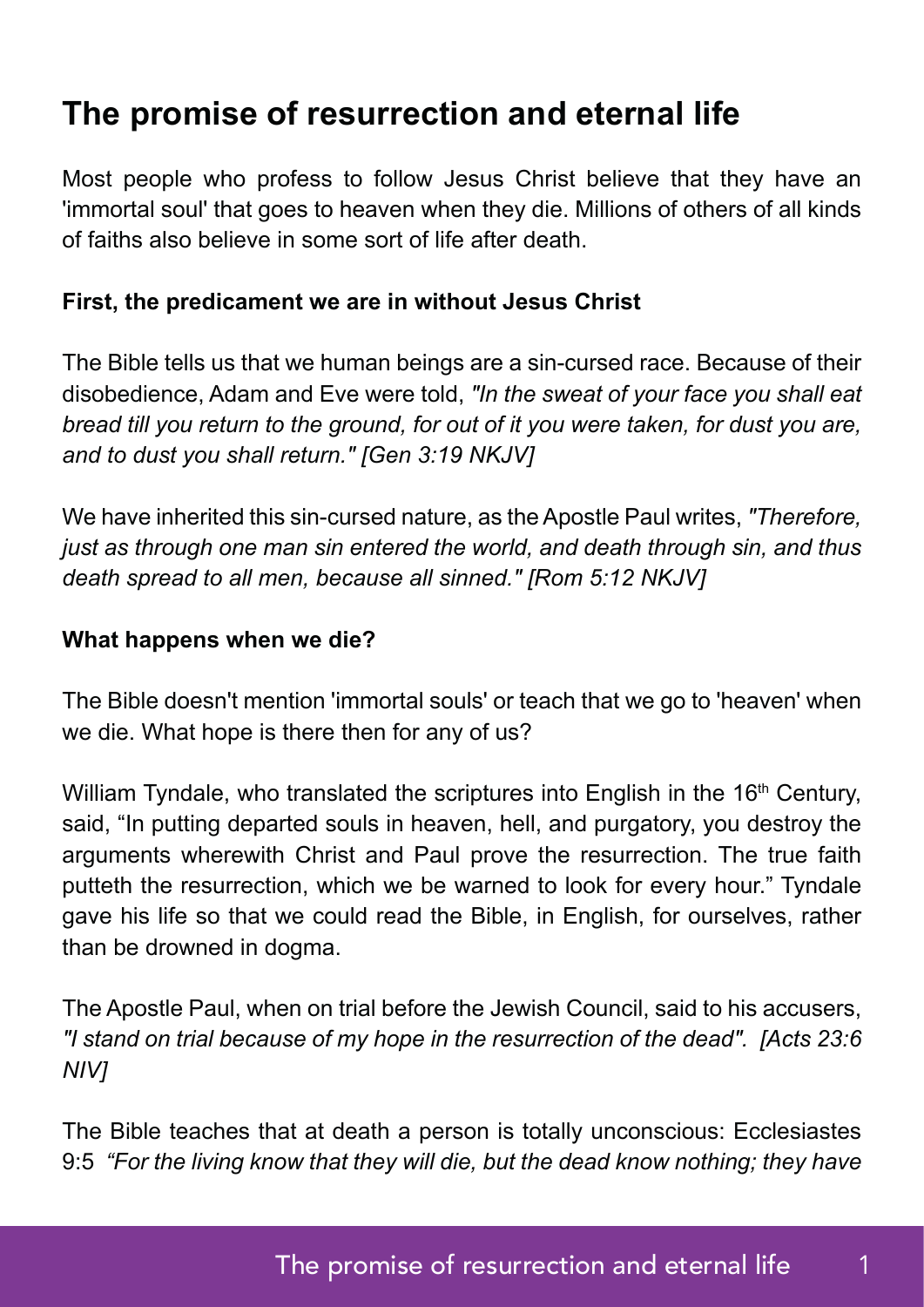*no further reward, and even the memory of them is forgotten. 6 Their love, their hate and their jealousy have long since vanished;* ……*10Whatever your hand finds to do, do it with all your might, for in the grave, where you are going, there is neither working nor planning nor knowledge nor wisdom*. [NIV]

And the Psalmist writes about what happens at death: *'When his breath departs he returns to the earth; on that very day his plans perish.'* [Psalm 146.4 ESV]

### **The Resurrection**

The Bible does not leave us without hope for it emphasises that the reward of the righteous will be bodily resurrection at the coming of Christ *[Daniel 12.2; John 5.28,29; 1 Thessalonians 4.16].* The resurrection of the dead will be the first thing Christ does on his return and this will be followed by the judgement. Christ encourages us with the expectation that the recompense for faithful living will take place *'at the resurrection of the just' [Luke 14.14].* At that time Christ *'shall change our vile body, that it may be fashioned like unto his glorious body' [Philippians 3.21].* There is ample evidence in the Bible that the reward of the righteous will be in bodily form.

Abraham, the father of the Jewish people was promised that he, personally, would inherit the land of Canaan forever [Genesis 13.15]. Job clearly expressed his hope in these words: *'For I know that my Redeemer lives, And He shall stand at last on the earth; And after my skin is destroyed, this I know, That in my flesh I shall see God,*' [Job 19. 25-27 ESV]*.* The prophet Isaiah's hope was identical: '*Thy dead men shall live, together with my dead body shall they arise' [Isaiah 26.19 KJV].*

The Bible teaches very clearly that there will be a Day of Resurrection and Judgement at some time in the future. Paul writes *"...the Lord Jesus Christ ... will judge the living and the dead at his appearing and his kingdom." [2 Tim.4:1 NKJV]*

For this Judgement to take place it means that all accountable people, even those long dead, will be raised and brought before Jesus. *"...there will be a*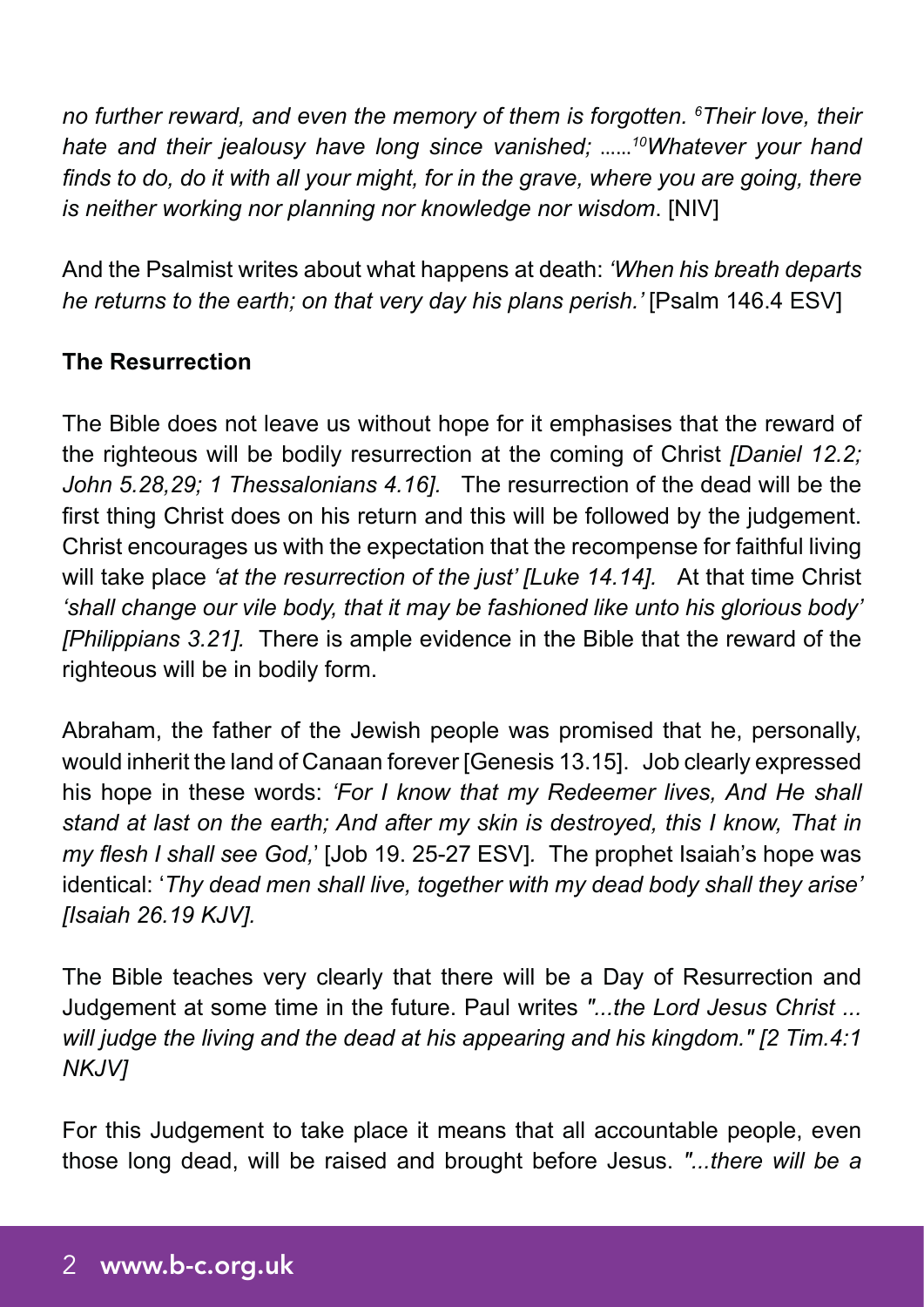*resurrection of the dead, both of the just and the unjust." [Acts 24:15 NKJV]*

Now those, who do believe and put their trust in God, and the saving name of Jesus Christ, understand his commandments and live a life following Him, can enjoy a great hope in the future. Jesus said *"This is the will of the Father who has sent me ... that everyone who sees the Son and believes in him may have everlasting life, and I will raise him up at the last day."* [John 6:39,40 NKJV]

Yes, Jesus Christ is coming back to the Earth **soon**, to Judge the world in righteousness, *"And behold, I am coming quickly, and my reward is with me, to give to every one according to his work."* [Rev 22:12 NKJV]

For those who have taken on the Name of Jesus and tried to follow him there need be no fear, but for those who have known of Jesus and not followed in his ways, and not repented of wrongdoing and sought forgiveness there is a fearful time of judgement coming. *"The hour is coming in which all who are in the graves will hear his voice and come forth, those who have done good, to the resurrection of life, and those who have done evil, to the resurrection of condemnation."* [John 5:28,29 NKJV]

The Psalmist also speaks of those who do not believe and says their plight is: *"Man who is in honour, yet does not understand, is like the beasts that perish."* [Psalm 49:20 NKJV]

We urge you to take on the name of Jesus in Baptism to gain Eternal Life. *"He who despises the word will be destroyed, but he who fears the commandment will be rewarded."* [Prov 13:13 NKJV]

## **What will Eternal Life be like**

This Eternal life will be enjoyed on this earth, not in the world as man has ruined it, but in a world that God will make new, as it was when he first created it, in peace and perfect harmony, no more death, illness, disabilities, frailty, anxiety, crime, panic or viruses. There are many word pictures in the Bible, particularly in the Psalms and the Prophets—you can get a flavour of what it will be like by